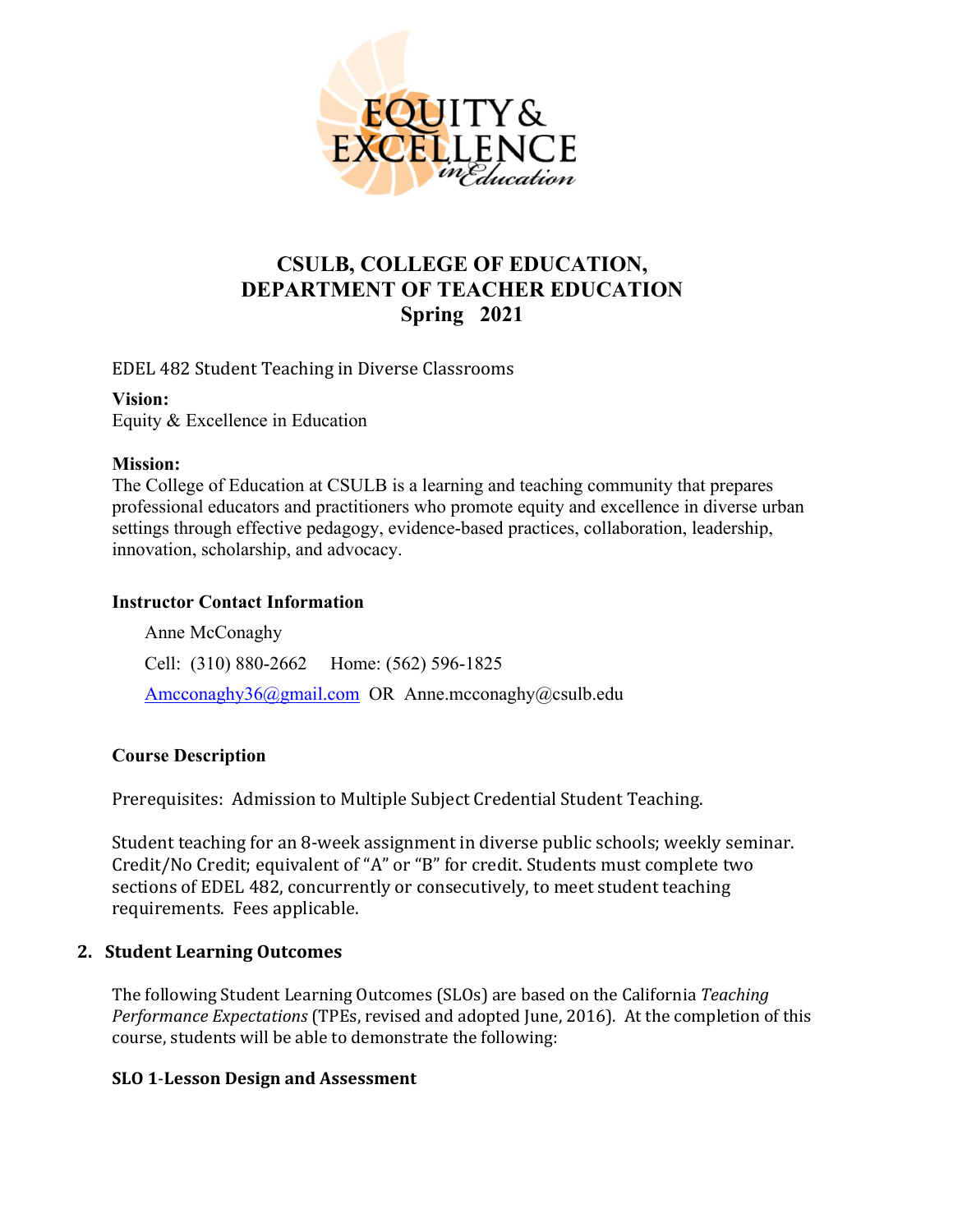- 1. Written lesson plan that is clear, complete, and standards-based (TPE 3.1)
- 2. Lesson plan that includes an appropriate three-part objective (content, level of cognition, proving behavior) (TPEs 3.3, 4.1, 5.8)
- 3. Lesson plan that includes a formative assessment tool and clear plan for summative assessment that allows students to demonstrate mastery in a variety of ways (TPE 3.4, 5.1)
- 4. Lesson plan that includes a step-by-step approach to the instructional sequence, procedures aligned with the lesson objective and appropriate task analysis (TPE 4.4)
- 5. Include plans for engaging students, modeling, active participation, and checks for understanding (TPE 1.4, 1.8, 3.3, 4.7)
- 6. Lesson plan includes differentiated instruction (materials and/or proving behavior) for English Learners and at least one other identified subgroup at tiers 1 & 2 (TPE 1.4, 1.6, 3.5, 3.6, 4.4, 5.7, 5.8)
- 7. Lesson plan includes opportunities for students to actively think critically and work collaboratively (TPE 1.5, 4.6)
- 8. Lesson goals and instructional strategies are based on student learning needs (TPE 1.1, 3.2, 4.2)
- 9. Lesson plan incorporates appropriate and available technology (TPE 3.7, 3.8, 4.7, 4.8)

# **SLO 2**-**Lesson Implementation and Assessment**

- 1. Lesson is taught in alignment with specified standards (TPE 4.3)
- 2. Objective/Learning Target is clearly communicated to all students (TPE 3.1, 3.2, 4.4)
- 3. Materials are prepared and utilized effectively (TPE 4.3)
- 4. Appropriate pacing is used to teach the lesson and monitor for student learning (TPE 1.5, 4.3, 4.4, 4.7)
- 5. A variety of questioning and active participation (overt and covert) strategies are used throughout the lesson (TPE 4.3)
- 6. The results of active participation strategies are used to make adjustments to the instruction (TPE 1.8, 5.1, 5.2)
- 7. Students are engaged in self-assessment (TPE 4.5, 5.3)
- 8. Uses appropriate wait time during questioning (1.5, 1.6)
- 9. Effectively implements appropriate and available technology (TPE 3.7, 3.8, 4.7, 4.8, 5.3)

### **SLO 3**-**Classroom Management and Environment**

- 1. Teaches, reteaches, or reinforces rules, procedures, and routines (TPE 2.1, 2.2, 2.6)
- 2. Applies appropriate reinforcement techniques throughout the lesson (structure, approximation, extinction, consequences) (TPE 2.3, 2.5)
- 3. Effectively implements proactive and positive classroom management techniques (TPE 2.1, 2.3, 2.5, 2.6)
- 4. Implements appropriate strategies to maintain student motivation (TPE 1.3, 2.3, 2.5, 2.6)

### **SLO 4**-**Professionalism**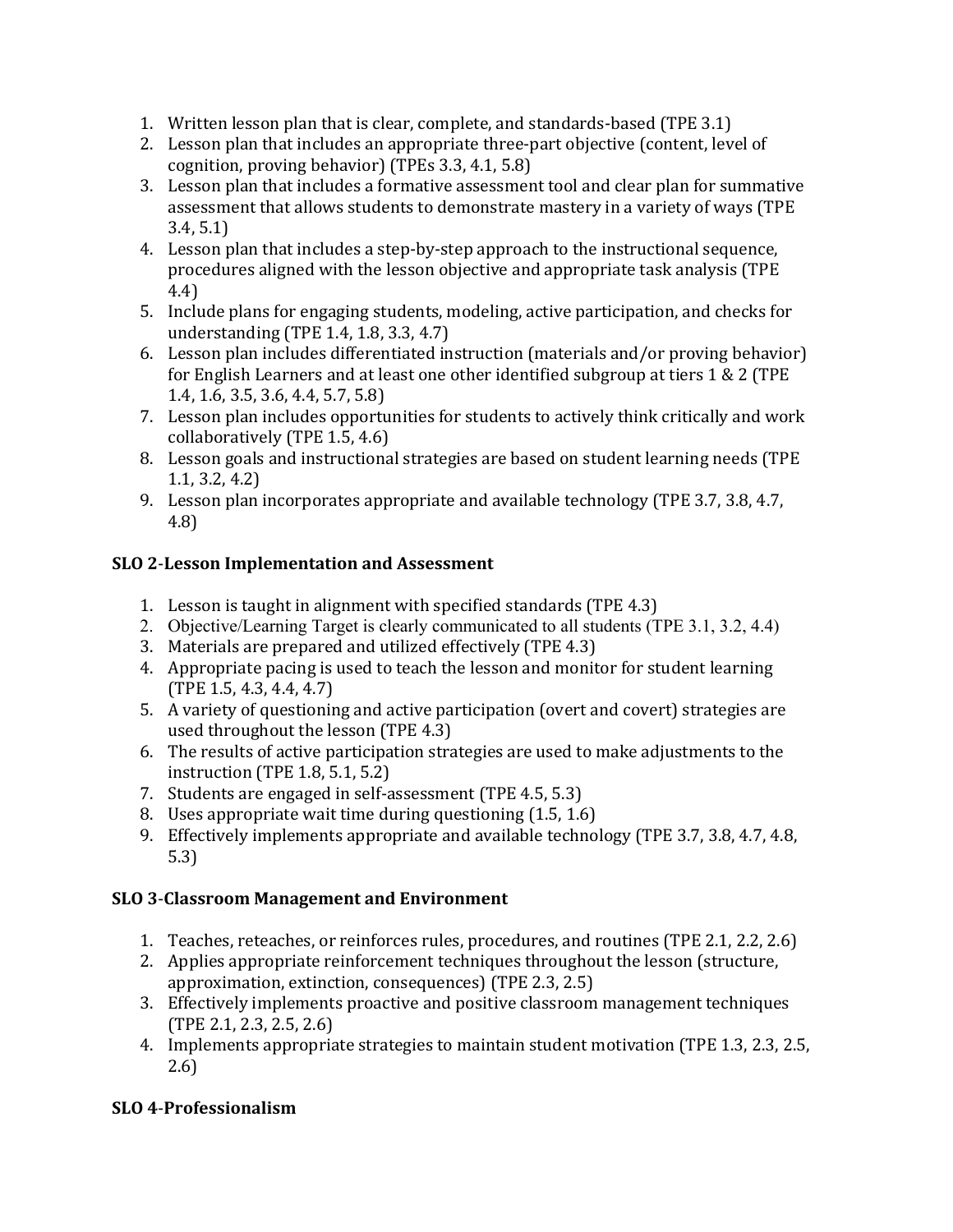- 1. Arrives on-time and prepared to engage in instruction (TPE 6.8)
- 2. Conducts regular reflection on performance (TPE 6.1)
- 3. Establishes professional learning goals (TPE 6.3)
- 4. Learns to communicate effectively and collaborate with all stakeholders (other teachers, administrators, support staff, parents, community members) (TPE 6.4)
- 5. Models ethical conduct of teaching professionals, including use of technology and digital media (TPE 6.5, 6.6)
- 6. Learns how to engage with parents (TPE 1.2, 2.6, 5.5, 6.4) activity: how to show parents how to do a read-aloud

### **5. Outline of Subject Matter**

Upon successful completion of the course, students will be able to:

### **A. SLO 1-Lesson Design and Assessment (CSTP 3, 4, and 5; TPEs 1, 3, 4, and 5). Students will be able to develop lesson plans that . . .**

- **1.** demonstrate comprehensive understanding of grade level subject matter, content and skills and utilizes appropriate subject specific instructional strategies. Appropriate academic vocabulary is identified and utilized correctly and shows opportunities for explicit teaching of the academic vocabulary. (TPE 1.4, 3.1, 3.3, 3.5, 4.1, 4.3, 4.4)
- **2.** are clear, complete, standards-based and identifies variety in the way information is presented (including opportunities for visual and performing arts). (TPE 1.4, 1.7, 3.1, 4.8)
- **3.** include an appropriate three-part objective (content, level of cognition, proving behavior) that is appropriately aligned to grade level standards and level of cognition matches the rigor of the proving behavior. (TPE 3.3, 4.1, 5.8)
- **4.** include one or more formative assessment tools and a clear plan for summative assessment that allows students to demonstrate mastery in a variety of ways. (TPE 3.4, 5.1)
- **5.** include a detailed, step by step approach to the instructional sequence aligned with the lesson objective and appropriate task analysis that acknowledges a pre-assessed connection to and respect for students' prior knowledge, background and experiences. (TPE 3.1, 3.2, 3.3, 4.4)
- **6.** include various plans for engaging students and checking for understanding through the use of active participation and includes in-depth teacher and student modeling of content/ behavior. (TPE 1.4, 1.8, 3.3, 4.7)
- **7.** include differentiated instruction (materials and/or proving behavior) for English Learners and at least one other identified subgroup appropriate to the individual student's needs. (TPE 1.4, 1.6, 3.5, 3.6, 4.4, 5.7, 5.8)
- **8.** explicitly include multiple opportunities for students to think critically and offers variations on how students may express their thoughts. (TPE 1.5, 4.6, 4.7)
- **9.** include opportunities for students to work collaboratively and appropriate time is allocated for student collaboration to meet the desired expectation. (TPE 1.5, 4.7)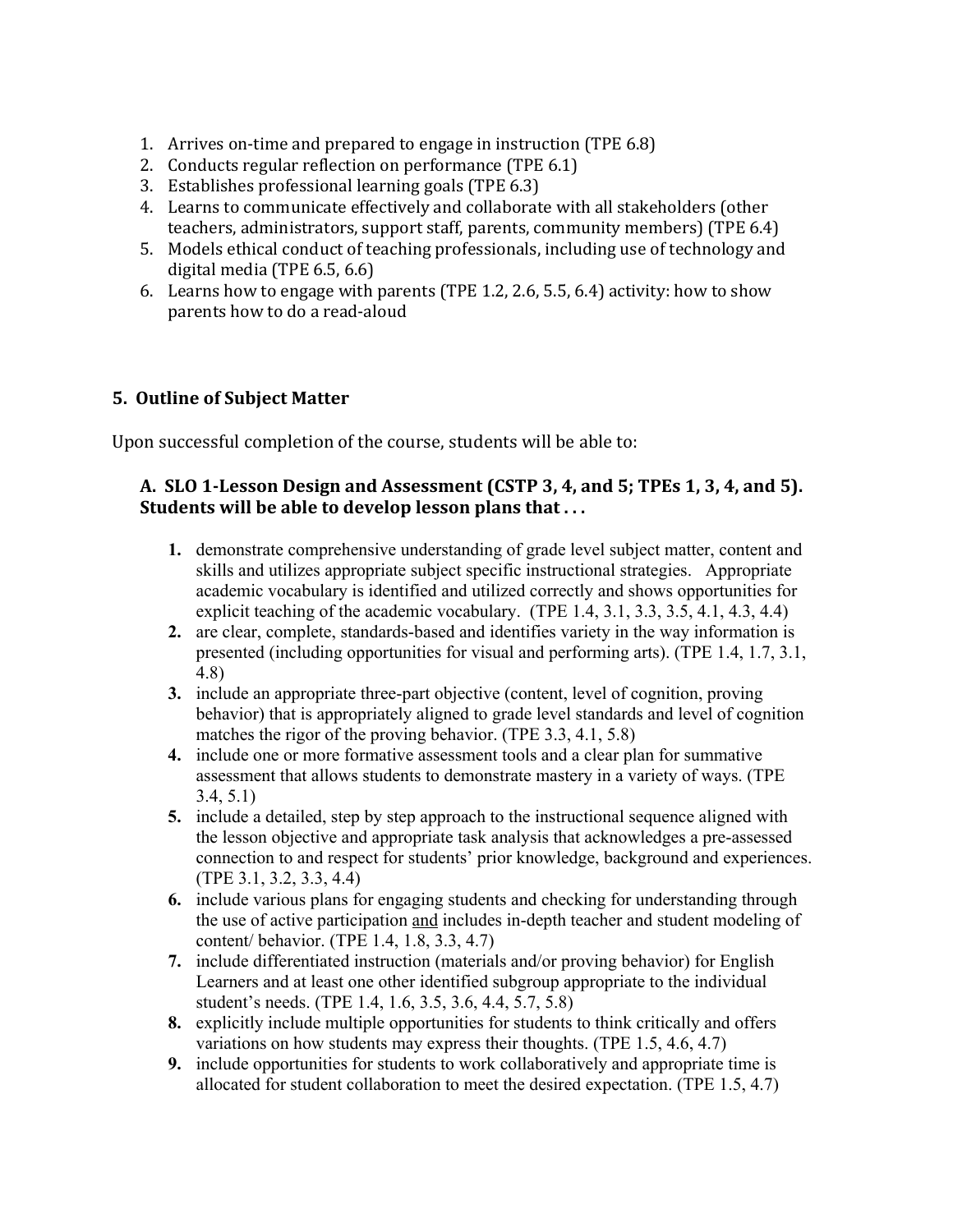- **10.** include lesson objectives and instructional strategies that are based on specific student learning needs determined by content standards, data analysis, and districtidentified practices. (TPE 1.1, 3.2, 4.2, 4.4)
- **11.** incorporate multiple aspects of appropriate and available technology (includes assistive technology). (TPE 3.7, 3.8, 4.4, 4.7, 4.8)

### **A. SLO 2-Lesson Implementation and Assessment (CSTP 1 and 5; TPEs 1, 3, 4, 5, 6). Students will be able to deliver instruction that . . .**

- 1. include the effective use of materials (including various student resources) and provides options for student action and expression. (TPE 3.2, 4.3, 4.4, 4.8)
- 2. clearly communicates the Objective/Learning Target to all students and students interact with the objective/learning target throughout the lesson. (TPE 3.1, 3.2, 4.4)
- 3. is taught in alignment with specified standards and teacher's understanding of content is accurate in all areas of lesson delivery. (TPE 3.1, 4.3)
- 4. remains aligned to the objective/learning target throughout the entire lesson and includes in-depth teacher and/or student modeling of content and/or behavior as appropriate to the lesson design structure. (TPE 4.4, 4.7)
- 5. utilizes appropriate to teach the lesson and monitor for student learning. (TPE 1.5, 4.3, 4.4, 4.7)
- 6. utilizes a variety of critical thinking questioning strategies and multiple, effective active participation (overt/covert and engagement/data-gathering) throughout the lesson. (TPE 4.3, 4.4, 4.7)
- 7. uses the results of formative assessment strategies immediately to effectively make adjustments to the instruction. Adjustments include graduated levels of support for practice and performance. (TPE 1.8, 4.4, 5.1, 5.2)
- 8. involves students in self-assessment and is evident by students showing clear procedures for monitoring success criteria toward the objective/learning target. (TPE 4.4, 4.5, 4.7 5.3)
- 9. always uses appropriate wait time during questioning. (TPE 1.5, 1.6)
- 10. effectively implements appropriate and available technology (including assistive technologies as appropriate) to enhance the learning experience. (TPE 3.7, 3.8, 4.4, 4.7, 4.8, 5.4)
- 11. effectively and consistently makes adjustments to the lesson content or pacing as needed to maximize student learning. Takes advantage of teachable moments to help students make personal connections to the content or across various subject areas. (TPE 1.1, 1.3, 1.8, , 4.3, 4.4)
- 12. consistently exhibits positive dispositions of caring, support, acceptance, and fairness to all students during instruction and excels in purposely provided experiences (i.e. differentiation, culturally relevant pedagogy) for an equitable learning environment in all areas including gender, race, culture, religion, and academic achievement (TPE 6.2)
- **B. SLO 3-Classroom Management and Environment (CSTP 2; TPEs 2 and 6). Students will be able to implement and support an environment for learning that . . .**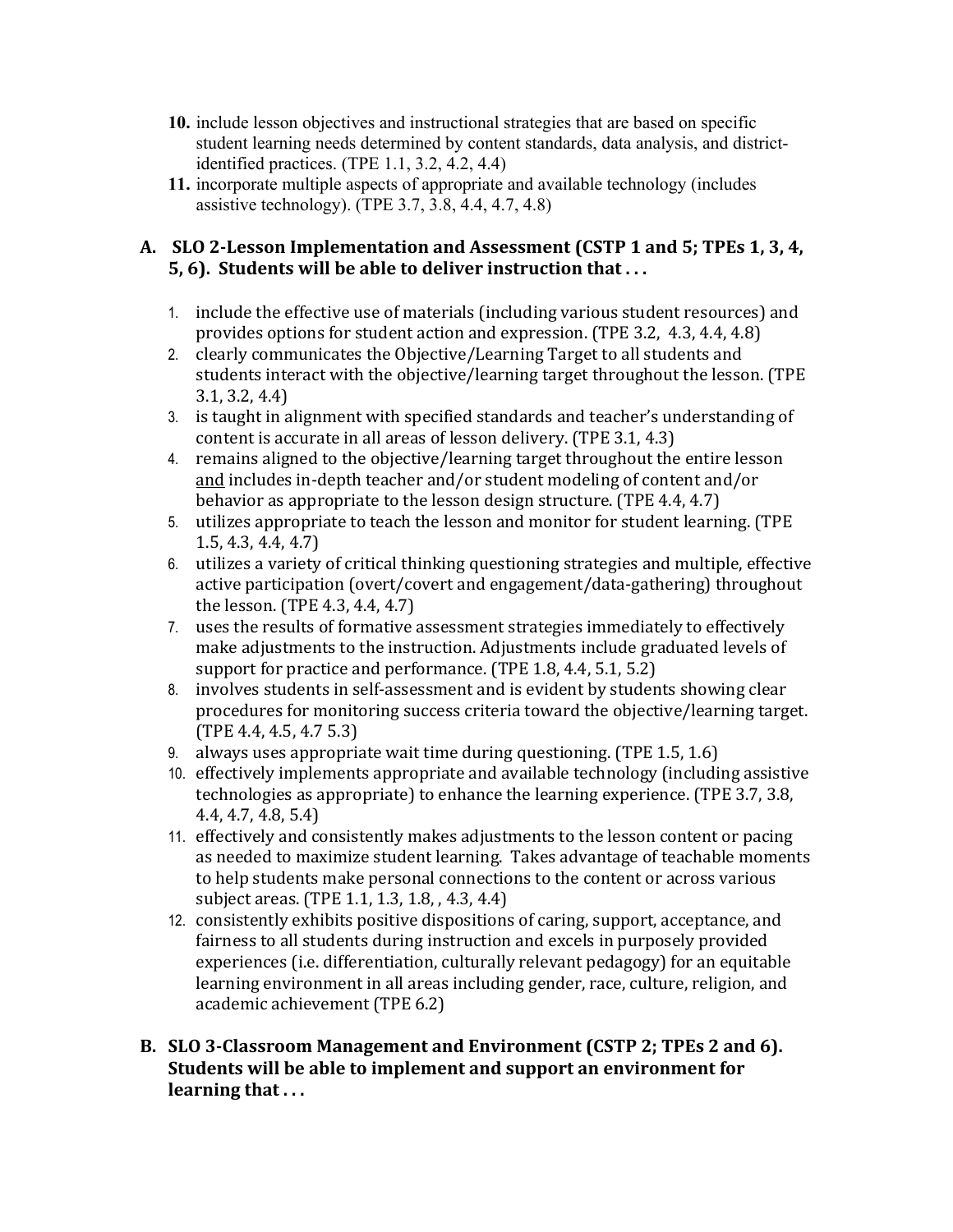- 1. teaches, reteaches, and reinforces rules, procedures, and routines or explicit evidence shows these components have been taught and reinforced. (TPE 2.1, 2.2, 2.6)
- 2. always applies appropriate reinforcement techniques throughout the lesson (structure, approximation, extinction, consequences). (TPE 2.3, 2.5)
- 3. consistently implements proactive and positive classroom management techniques that thoughtfully minimizes threats and distractions and facilitates coping skills and strategies. (TPE 2.1, 2.3, 2.5, 2.6)
- 4. implements multiple, appropriate and successful strategies to enhance student motivation (i.e. level of concern, knowledge of results, success, or interest). (TPE 1.3, 2.3, 2.5, 2.6)
- 5. shows consistent and overt evidence of caring, support, acceptance, and fairness to all students. Biases towards students related to gender, race, culture, religion, and academic achievement are not a basis for discipline or praise. (TPE 6.2)

### **C. SLO4--Professionalism (CSTP 6; TPEs 1, 2, 5, and 6). Students will demonstrate their understanding of educator professionalism by . . .**

- 1. consistently arriving on-time, prepared, and appropriately dressed. (TPE 6.5)
- 2. conducting regular reflection on performance that is evidence-based in collaboration with peers and mentors. (TPE 5.6, 6.1, 6.3)
- 3. meeting regularly with Master Teacher and University Supervisor to set goals. (TPE 6.3)
- 4. communicating and collaborating effectively with all stakeholders (other teachers, administrators, support staff, parents, and community members) and accesses resources for support. (TPE 2.4, 5.6, 6.4)
- 5. modeling ethical conduct of teaching professionals (TPE 6.5, 6.6), including use of technology and digital media.
- 6. Seeking out multiple opportunities to engage with parents beyond typical site and classroom events (Back to School Night, parent conferences, Open House). (TPE 1.2, 2.6, 5.3, 5.5, 6.4)

### **6. Required and Recommended Texts**

### Required

- Kronowitz, E.L. (2011). The teacher's guide to success. New York, NY: Pearson
- Jones, F. (2013). Tools for teaching. Santa Cruz, CA: Fredric H Jones & Associates, Inc.
- Student Teaching Handbook
- Instructional Planning and Classroom Management Handbook
- Student Teaching Bootcamp Materials
- English Language Arts/English Language Development Framework
- English Language Development (ELD) Standards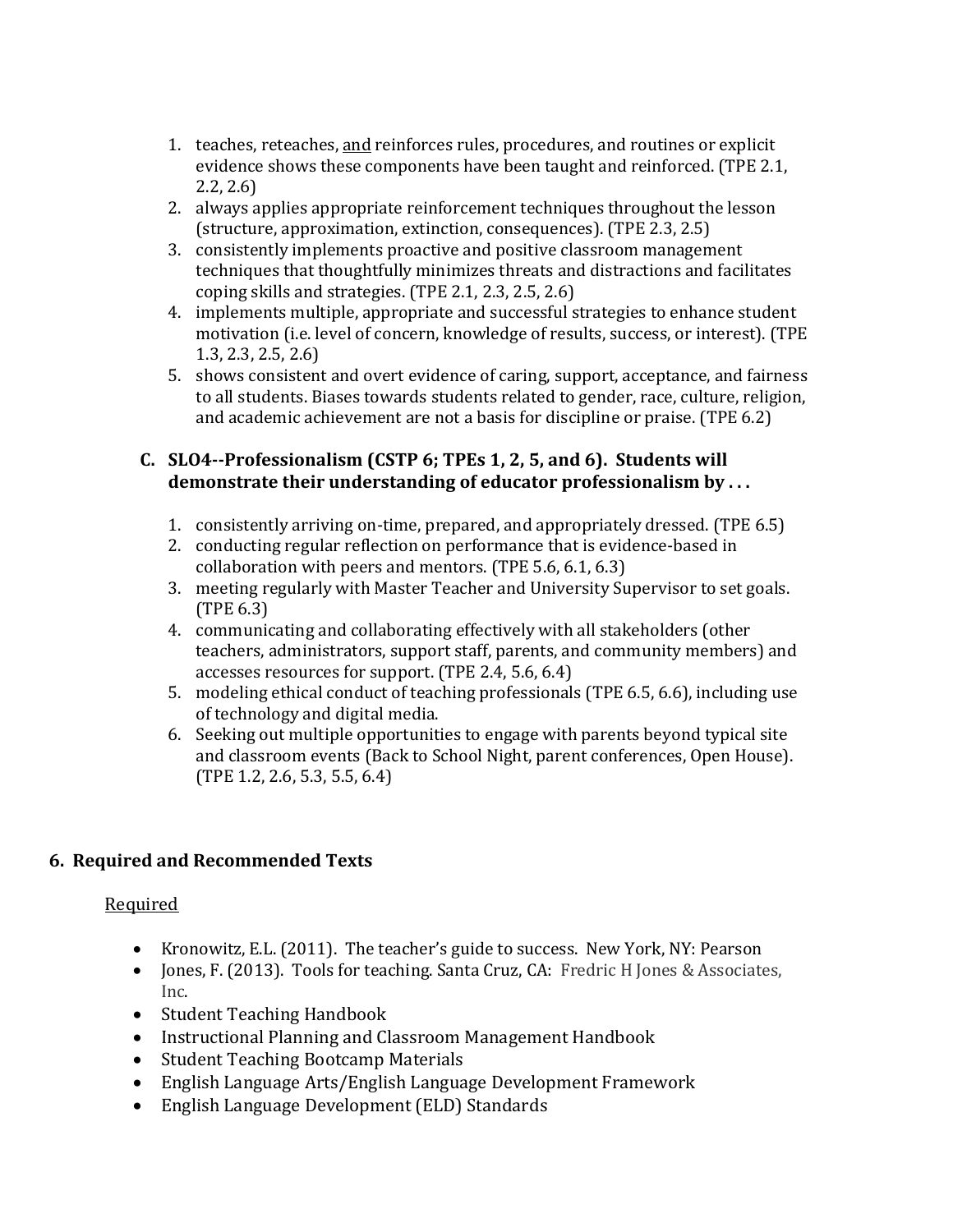- All K-12 California Content Standards/Common Core Booklets (e.g., mathematics, reading/language arts, science, history/social science, visual and performing arts, health, physical education)
- International Society for Technology in Education (ISTE) Standards

## **7. Grading and Assessment System**

Students are expected to meet all requirements of the university supervisor and day-today teaching responsibilities. Specifically, they should:

A. Prepare and implement an increasingly complex series of lesson plans that geared for the target age group, that include learner objectives, strategies, activities, materials, and assessment plans that are well defined and coordinated with each other and which include clear alignment with state-approved academic content standards and which include examples of adaptations in curriculum for students who are English Language Learners, who have disabilities, and who are gifted.

B. Student teaching is graded on a credit/no credit basis with an equivalent grade of "A" or "B" required for credit.

C. Master all 4 Student Learning Outcomes, as documented by acceptable rankings on all four domains (see chart below).

- SLO 1: Lesson Design and Assessment
- SLO 2: Lesson Implementation and Assessment
- SLO 3: Classroom Management and Environment
- SLO 4: Professionalism

Note: Having been previously introduced (I) and practiced (P) in previous coursework, the following SLO's are mastered (M) in this course:

| <b>SLO</b>                                                                    | <b>Types of</b><br><b>Assessments</b>          | Suggested % of<br><b>Course Grade</b> |
|-------------------------------------------------------------------------------|------------------------------------------------|---------------------------------------|
| SLO 1-Lesson Design and Assessment<br>(CSTP 3, 4, and 5; TPEs 1, 3, 4, and 5) | Written lesson plans                           | $XX\%$                                |
| SLO 2-Lesson Implementation and<br>Assessment                                 | Weekly<br>observations                         | XX%                                   |
| SLO 3-Classroom Management and<br>Environment                                 | Weekly<br>observations                         | XX%                                   |
| SLO 4-Professionalism                                                         | Post lesson<br>conferences<br>Self-reflections | $XX\%$                                |
|                                                                               |                                                |                                       |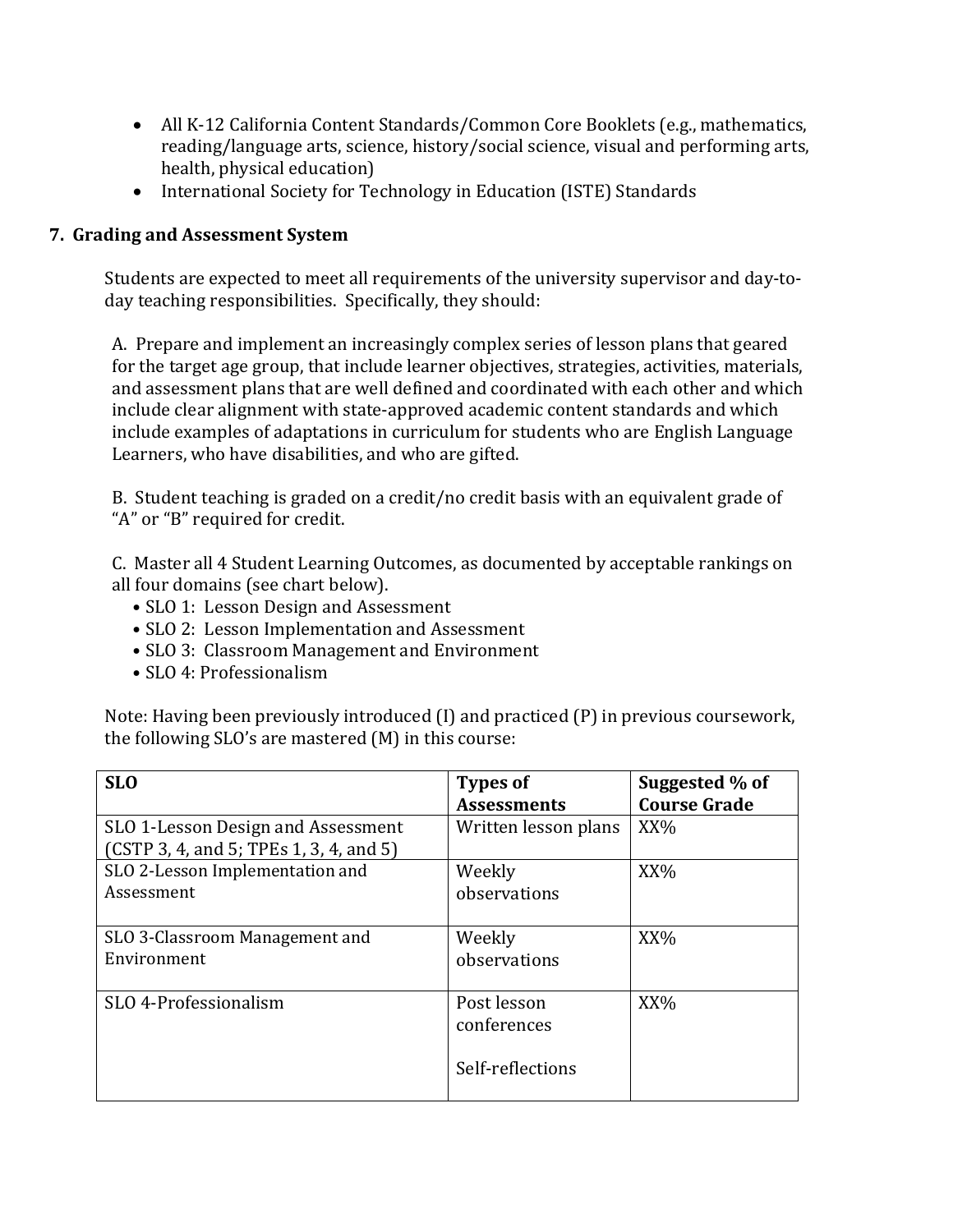| Attendance at<br>seminars and<br>professional<br>development |
|--------------------------------------------------------------|
|                                                              |

### 8. **Policies for Attendance, Withdrawal, Late Assignments, etc.**

### **A. Placement Requirements**

- 1) Student teachers will be placed in school districts that have an established partnership with CSULB Teacher Preparation Programs
- 2) The selection of fieldwork sites is based on the effectiveness of observed teaching and learning, and at sites where the state-adopted academic core curriculum is effectively implemented
- 3) Student teachers are placed with master teachers whose instructional approaches and methods are consistent with a comprehensive, systematic program and who collaborates with the CSULB university supervisor and others in the program. Master teachers must be recommended by their school district and site administrator and must demonstrate the following:
	- knowledge of state-adopted content standards
	- effective in collaborating and communicating with other teachers
	- hold appropriate teaching credential(s)
	- effective in supervising credential candidates
	- knowledge of current educational theory and practice and the developmental stages of the learning-to-teach continuum
	- sponsor expectations for supervising teachers and the stateadopted academic content standards and frameworks
	- promote reflective practice
- 4) Each candidate observes and participates at two of the following grade spans: K-2, 3-5, 6-8
	- a. All students must have one placement in a K-3 classroom where they can gain experience with beginning reading instruction
	- b. Whenever possible, students will have one placement where 26% of the students or more are English Language Learners
	- c. All students must have one placement where students have social/cultural backgrounds different from that of the candidate
	- d. Whenever possible, students will have one placement in a hard-tostaff classroom and/or and under-performing school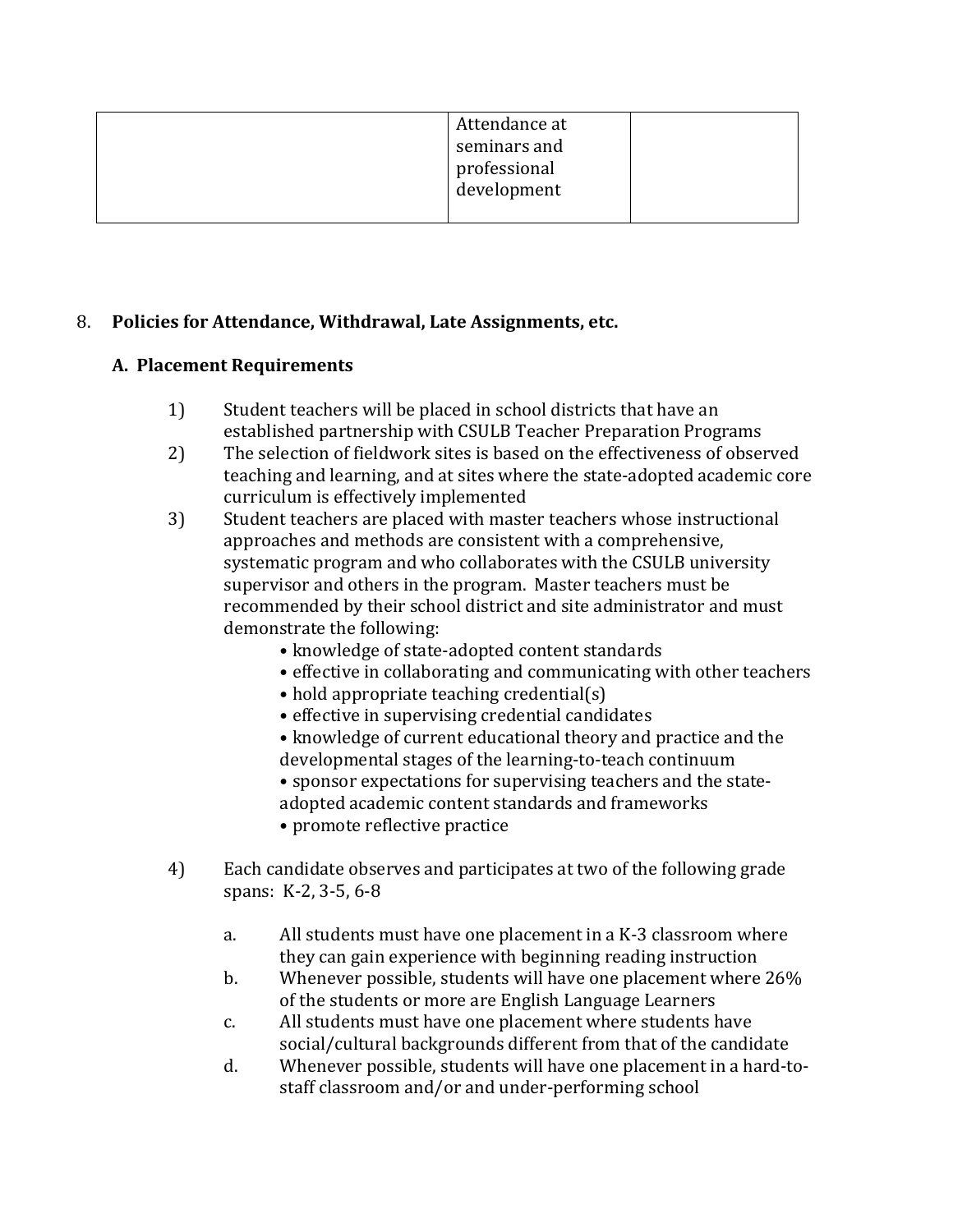e. Whenever possible student teachers will be placed in schools where technology is being used to enhance learning.

### **B. Responsibilities of Student Teachers**

1. Student Teaching is the culminating practicum of field experiences, the capstone course of the MSCP, where MSCP candidates apply and integrate the pedagogy they have learned in their other coursework to actual classroom experience.

- a. The student teaching semester consists of one 12-unit assignment, five days per week, full-time, under the guidance of a Master Teacher and a University Supervisor, for a total of approximately 16 weeks.
- b. Students meet weekly or biweekly for a required seminar with the University Supervisor. Student teaching is graded Credit / No Credit.
- c. All Student Teaching assignments include the support of a University Supervisor who observes the student teacher implementing lessons and holds conferences with the Student Teacher and the Master Teacher on a regular basis.
- d. During the first week of student teaching, usually the week prior to the beginning of CSULB classes, students must attend Student Teaching Orientation. Candidates will receive a letter of acceptance into Student Teaching that includes Orientation dates and registration codes.
- e. Instruction comprised of a variety of formats (whole class, small group, and individual settings) must be across the full range of the curriculum including art, health, language arts, math, music, physical education, science, and social studies.
- f. General Timeline: Student teachers will start their student teaching assignments at the beginning of each semester. They must be in a classroom daily throughout the semester. School breaks are observed using the school district's calendar. Student teachers will not be approved to take time off for both CSULB's Spring Break and the school district's Spring Break. Students who are student teaching on an Intern Credential and/or in a year-round school who are "off-track" during the student teaching semester are placed in an alternate gradelevel assignment while they are "off-track."
- g. Student teacher assigned increasing responsibility for subject matter to be taught, groups to be taught, and/or times of the day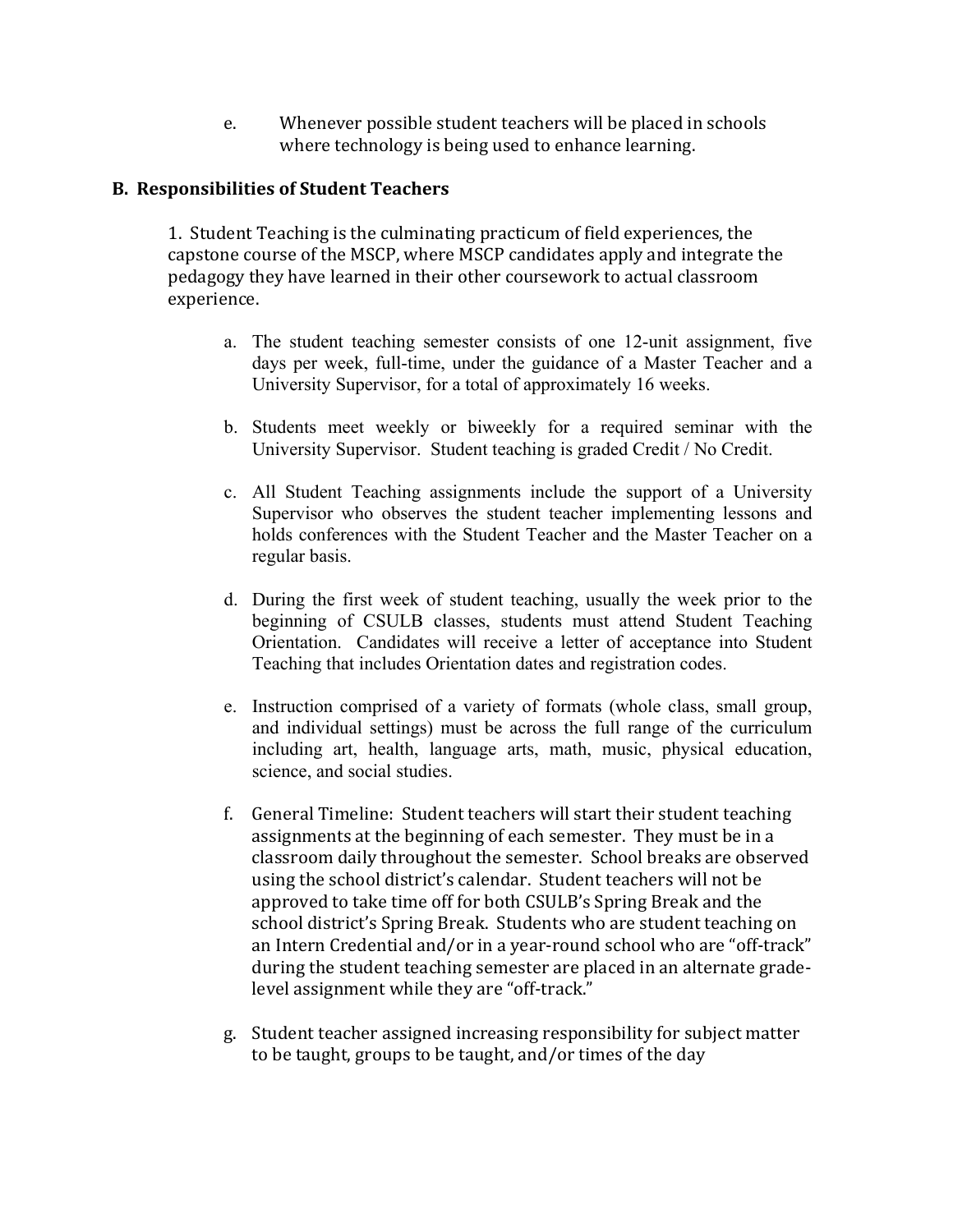- h. Master teacher/university supervisor determine developmental readiness of candidate to be given instructional responsibility daily for whole class:
	- 1) Full responsibility for minimum of one full week during first placement
	- 2) Full responsibility for minimum of two full weeks during second placement

i. Student teachers are expected to conduct themselves within the norms of the profession and the standards of the school. This applies to standards for dress and relations with colleagues, students, and parents.

#### 2. Attendance Requirements

a. Attendance is required for all student teaching colloquia. Attendance is required for all seminar sessions during the semester (refer to current *CSULB Catalog of Undergraduate and Graduate Studies* for attendance requirements).

b. Student teachers are expected to follow workplace rules established by the district and collective bargaining unit. Normally, teachers are required to be on campus at least 30 minutes before the school day begins. Students should notify their university supervisor, cooperating teacher and the appropriate front office person if they are going to be absent. They should leave detailed lesson plans for the length of absent. They should leave detailed lesson plans for their absence to assure smooth continuation of the instructional program. They should have contingency plans for a substitute teacher in the event of an unplanned absence. Student teachers should notify their university supervisor in the event of a prolonged absence. Students with excessive absences (exceeding 2 days during the semester) may be required to complete additional days of student teaching beyond the semester or during a subsequent semester. The student teacher's time on campus will be negotiated by the cooperating teacher, university supervisor, and student.

### C. **Guidelines for Withdrawing from Student Teaching**

1. Student teachers can be withdrawn from student teaching at the initiation of the program or receive no credit, or reduced credit, for prolonged absence that affects performance. Student teachers can be withdrawn from student teaching at the initiation of the program for substandard performance. Students who are withdrawn by the program, or who receive no credit or partial credit for student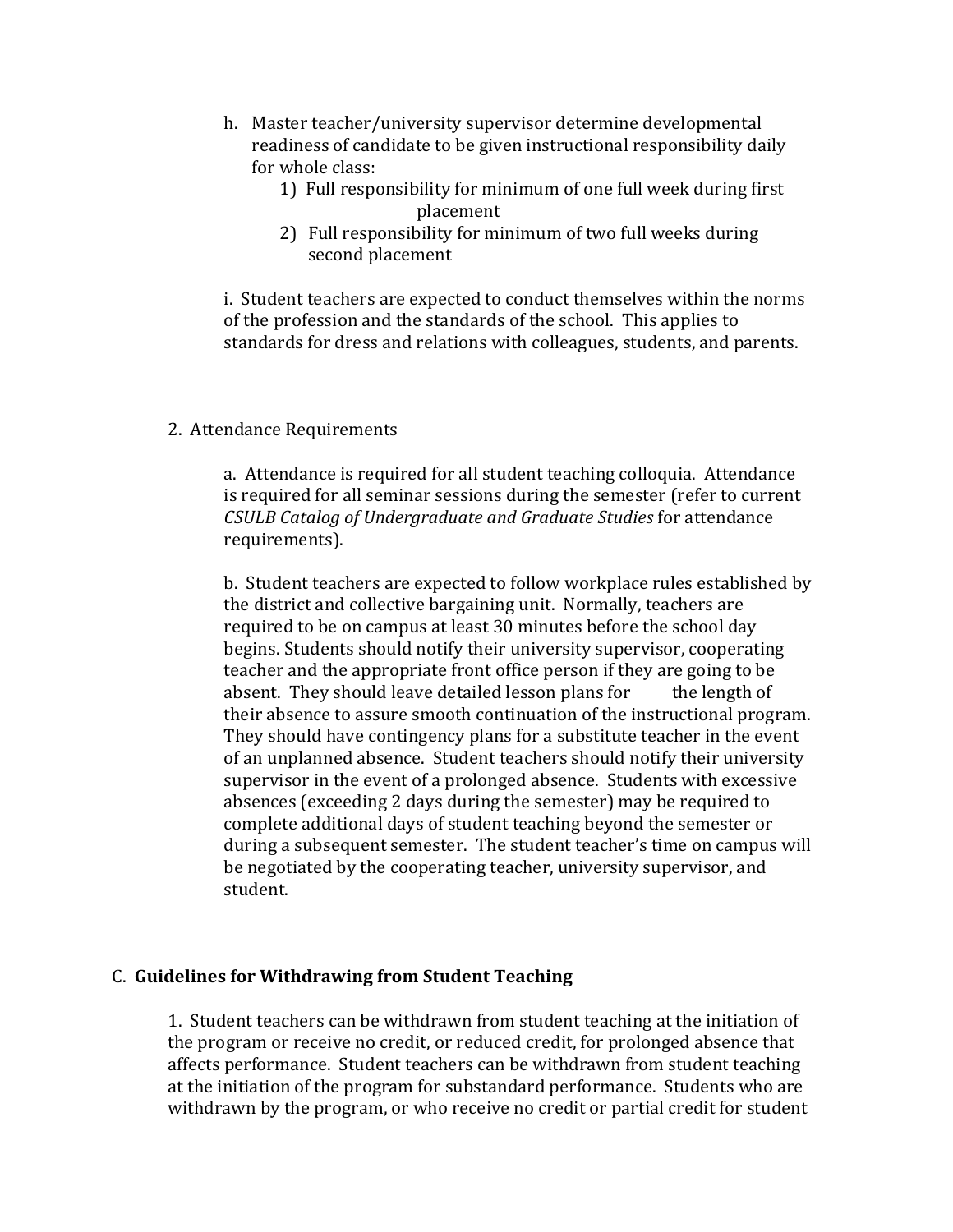teaching, may apply to re-enter student teaching. Their readiness for student teaching will be re-evaluated by the program. Student teachers may withdraw from student teaching for personal, medical, or other reasons. Students who withdraw may apply to re-enter student teaching. Their readiness to resume student teaching will be evaluated by the program.

2. Withdrawing from Student Teaching prior to the start of the student teaching semester:

Students withdrawing from Student Teaching prior to the start of the student teaching semester must fill out a *Withdrawal from Student Teaching* form, which is available from the Multiple Subject Credential Program in the Teacher Preparation Advising Center (TPAC) office (ED 1 – 67). Students who are withdrawing from all classes must also fill out an Educational Leave of Absence form which is available in the TPAC office, at Brotman Hall, and on the CSULB website. An intern may not withdraw from student teaching or apply for an educational leave of absence while employed at a school district as an intern. It is the student's responsibility to officially withdraw from classes with the University. This is a separate process and form, which is available in Enrollment Services.

Students may only withdraw from student teaching **one time**. If it is necessary to withdraw a second time then the student must go through the MSCP petition process to apply for a third time. Decisions to allow students to apply to student teach beyond the second time will be made on a case-by-case basis through the MSCP petition process.

3. Withdrawing from Student Teaching after the start of the student teaching semester due to illness, financial or personal reasons:

If withdrawing within the  $1<sup>st</sup>$  2 weeks of the semester, students must submit a *Withdrawal from Student Teaching* form and fill out an *Educational Leave of Absence* form. Both forms are available in the TPAC office. It is the student's responsibility to officially withdraw from classes with the University. This is a separate process and form, which is available in Enrollment Services. See the University's withdraw policy for more information.

Students withdrawing from student teaching after the start of the student teaching semester due to illness, financial or personal reasons may petition to re-enter student teaching in the future with the MSCP Coordinator's approval, **one time**. Students may be asked to demonstrate resolution of the situation so that it will not interfere with student teaching again. If it is necessary to withdraw a second time then the student must go through the MSCP petitioning process to reapply and decisions will be made on a case-by-case basis by the MSCP petition committee.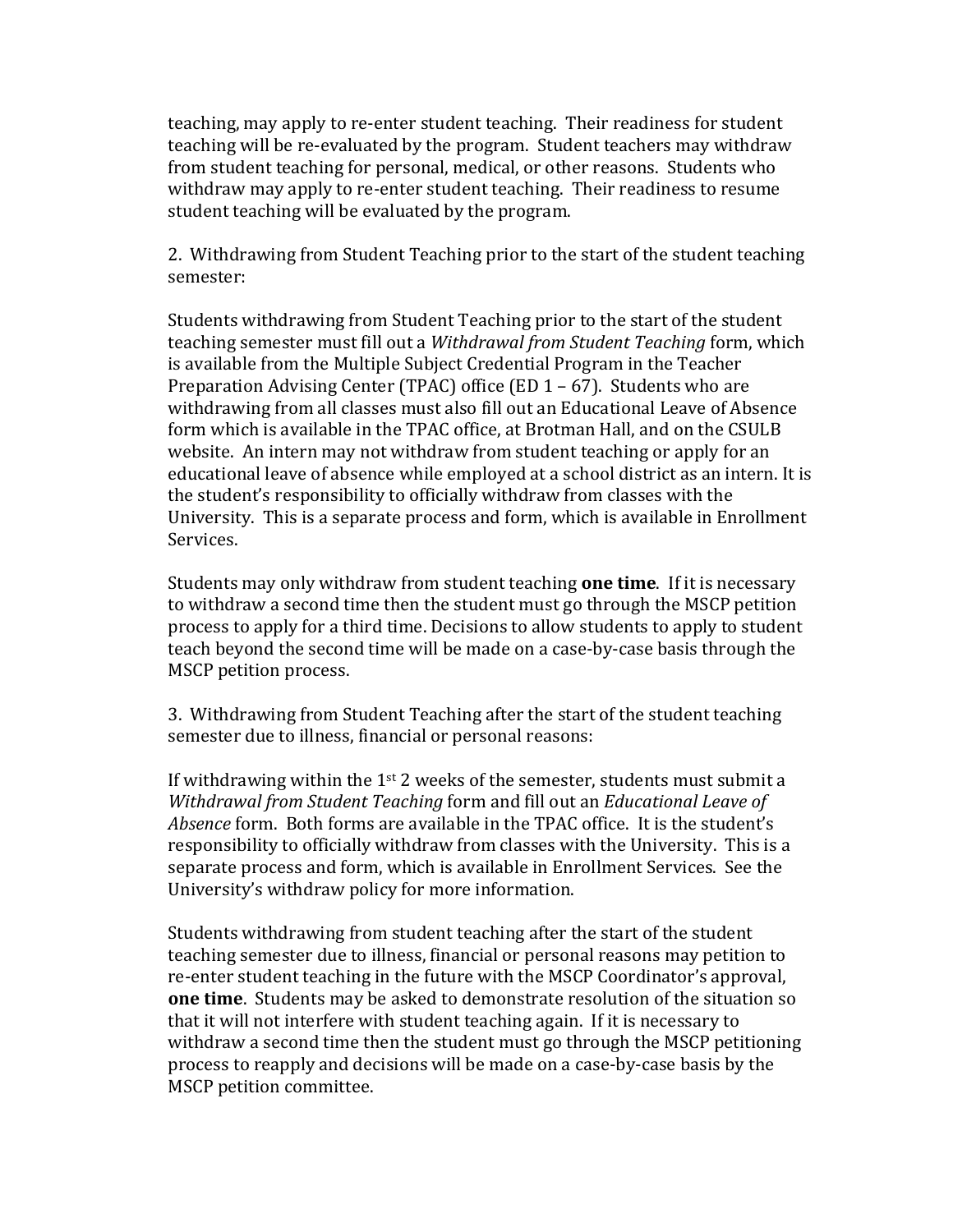4. Withdrawing from Student Teaching after the start of the student teaching semester due to poor performance:

Students who withdraw from student teaching due to poor performance may petition to re-enter student teaching in the future with the approval of the MSCP Admissions and Standards Committee. Students will be required to meet with the MSCP Coordinator to discuss their action/remediation plan. Once the action/remediation plan is completed to the satisfaction of the MSCP Coordinator, the student may petition to re-enter student teaching through the Admissions and Standards petition process.

Students must submit a *Withdrawal from Student Teaching* form which is available in the TPAC office. It is the student's responsibility to officially withdraw from classes from the University. This is a separate process and the form is available at Enrollment Services. Students who fail to officially withdraw from EDEL 482 will receive a "NC" rather than "W" on their transcripts.

To reapply to student teach students must submit an application by November 1 for the Spring semester or by April 1 for Fall student teaching.

### 9. **Special Needs Statement**

Students with a disability or medical restriction who are requesting a classroom or academic accommodation should contact the Bob Murphy Access Center (BMAC) located in the Student Success Center, #110, or by phone at 562 984-5401 or via email at **BMAC@csulb.edu.** The BMAC will work with the student to identify a reasonable accommodation in partnership with appropriate academic offices and medical providers. We encourage students to reach out to BMAC as soon as possible. It is the student's responsibility to notify the instructor in advance of the need for accommodation related to a university-verified disability.

### **10. Assistive Technology**

In keeping with the CSU Assistive Technology Initiative (Fall 2007), instructors are required to make their course syllabi and materials accessible to all students, including print and e-version.

### **11. Campus Programs and Services**

Please click on<http://web.csulb.edu/divisions/sturdents/programs.html> for a list of general students supports offered by the Division of Student Affairs

### **12. Selected Bibliography**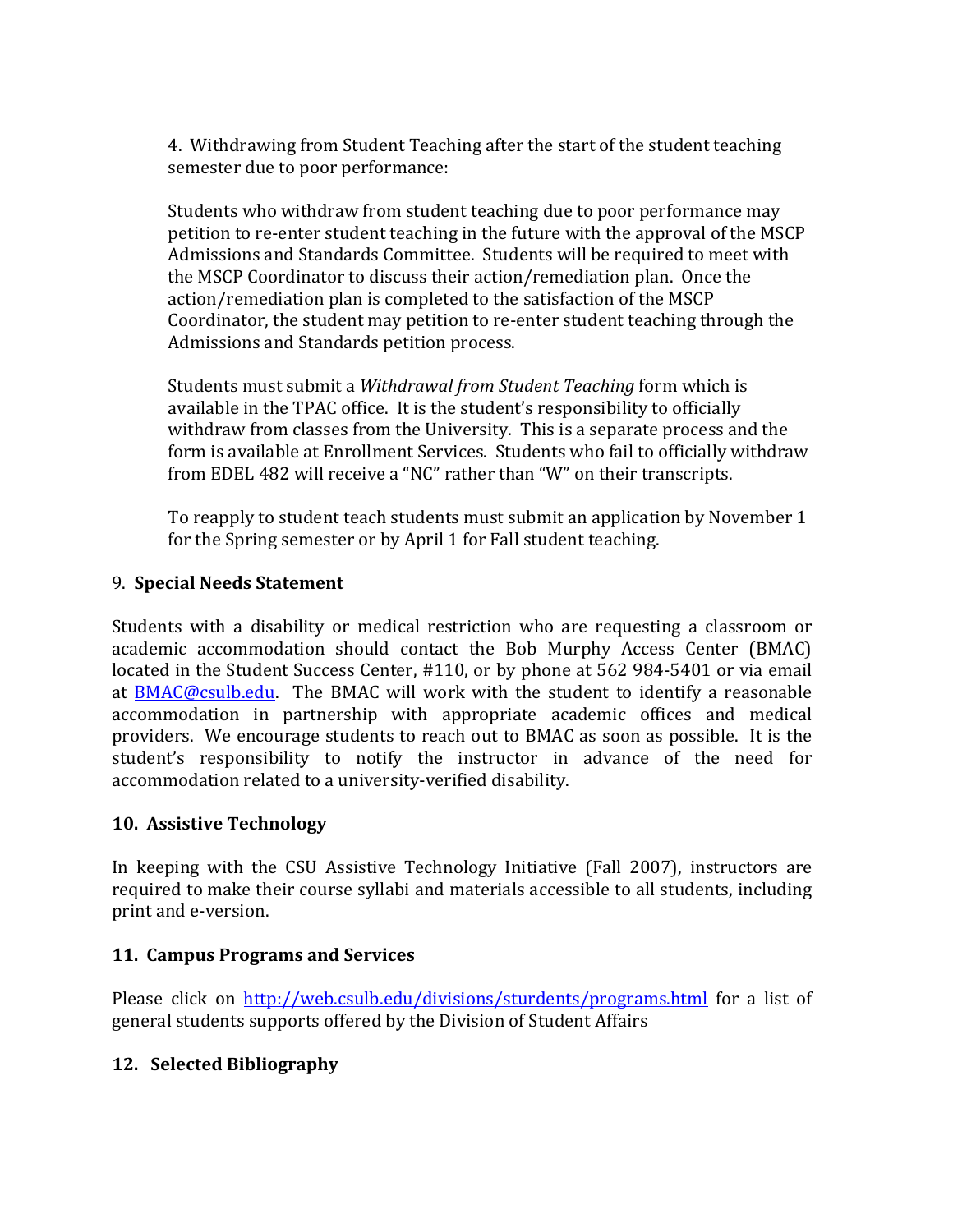- Boyd-Batstone, P. (2013). *Helping English language learners meet the Common Core: Assessment and Instructional Strategies, K-12*. New York, NY: Routledge.
- Boyd-Batstone, P. (2015). *Teaching ELLs to read: Strategies to meet the Common Core, K-5*. New York, NY: Routledge.
- Echevarria, J. & Graves, A. (2010). *Sheltered content instruction: Teaching English language learners with diverse abilities*. New Jersey: Pearson.
- Echevarria, J., Vogt, M., & Short, D. (2000). *Making content comprehensible for English language learners*. New Jersey: Pearson.
- Evertson, C.M. & Emmer E.T. (2012). *Classroom management for elementary teachers, 9th edition*. Pearson.
- Fradd, S.H., & Lee, O. (1999). Teachers' roles in promoting science inquiry with students from diverse language backgrounds. *Educational Researcher, 28*(6): 14-20.
- Friend, M., & Bursuck, W.D. (2012). *Including students with special needs: A practical guide for classroom teachers*. New Jersey: Pearson.
- Garcia, G. (Ed.) (2006). *English learners: Reaching the highest level of English literacy*. New Jersey: Pearson.
- Good, T.L., & Brophy, J.E. (2000). *Looking in classrooms* (10th ed.). New Jersey: Pearson.
- Haberman, M. (1995). *Star teachers of children in poverty.* West Lafayette, IN: Kappa Delta Pi.
- Heward, W. (2012). *Exceptional children: Introduction to special education* (10th ed.). New Jersey: Pearson.
- Herbert, J.M., & Keller, C.E. (1999). Marcia Sampson: "If you're not teaching, the students are not learning." In R.F. McNergney, & C.E. Keller (Eds.), *Images of mainstreaming: Educating students with disabilities* (pp. 29-48). NY, NY: Garland Publishing.
- Herrell, A., & Jordan, M. (2012) *Fifty strategies for teaching English language learners, 4th edition*. Upper Saddle River, NJ: Pearson.
- Oosterhof, A. (1999). *Developing and using classroom assessments, 4th edition.* New Jersey: Pearson.
- Orlich, D. C., Harden, R. J., Callahan, R. C., & Gibson, H. W. (2012). *Teaching strategies: A guide to better instruction, 10th edition.* Cengage.